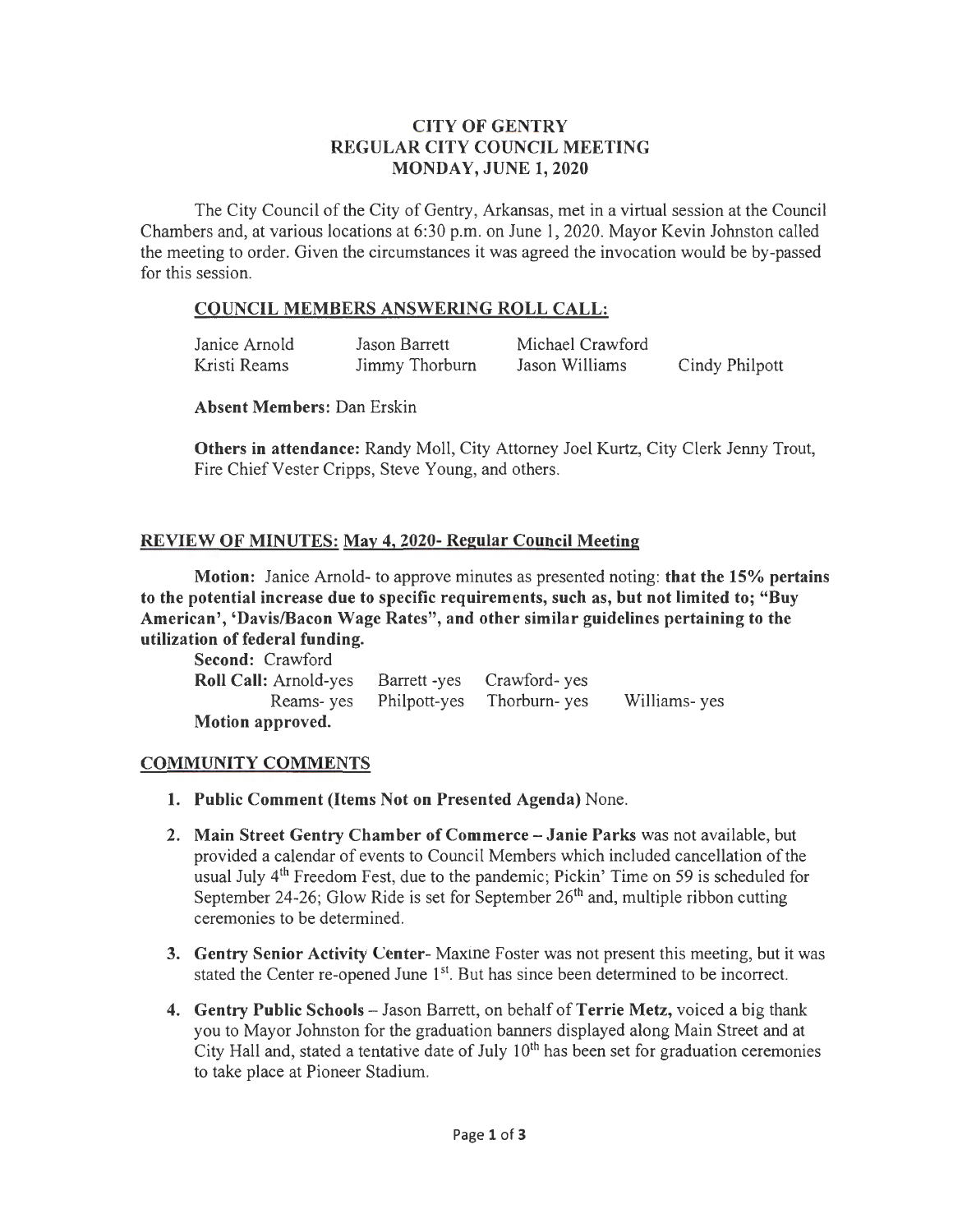## UNFINISHED BUSINESS

1) Dawn Hill East Bridge Update: Mayor Johnston was happy to announce progress continues to move forward.

## 2) Park Master Plan Update:

- a) 10721 Browning Rd. Property Purchase Update: Mayor Johnston stated the closing was completed Thursday, April 30, 2020 and a geotechnical survey was underway.
- b) Splashpad Update: Mayor Johnston stated he hoped to have designs completed in the coming weeks; further information will follow.
- c) Outdoor Recreational Grant Program Site(s) Visit: Mayor Johnston stated a meeting has been scheduled with the Northwest Arkansas Economic Development District (NWAEDD) and the Outdoor Grant Program Director.
- d) TAP Grant Update (S. Smith Trail Improvement): Mayor Johnston updated that 30% drawings have been provided by McClelland for this project and said he thought a new sign should be considered for the park at the intersection of S. Smith Ave. and  $3<sup>rd</sup>$  St. He also mentioned that he is working with Patty Irwin in reference to the possibility of planting trees along the sidewalk there.
	- e) RTP Grant Update (Pedestrian Walk Bridge @ FNCA): Mayor Johnston announced that opening bids would begin June  $24<sup>th</sup>$  at  $2:00$ p.m. Also stating this information had been advertised in the newspaper as well as the McClellan website.
- 3) Water Storage Facility Update: Plans have been submitted to the Arkansas Department of Health. It is hopeful that bids will be advertised in July with an opportunity for consideration and approval at the August meeting.

## NEW BUSINESS:

1. Sandy Acres Subdivision Phase 1- Final Plat Acceptance Ordinance- An Ordinance Accepting the Final Plat of Sandy Acres Subdivision Phase 1, Gentry, Arkansas; and for Other Purposes was presented to Council for and consideration:

Motion: Barrett to suspend the rules and read by heading only Second: Williams Roll Call: Thorburn-yes Williams-yes Arnold-yes Barrett-yes Crawford- yes Reams-yes Philpott-yes Motion passed. Attorney Joel Kurtz read by heading only.

Motion: Barrett: to pass on three readings with a single vote